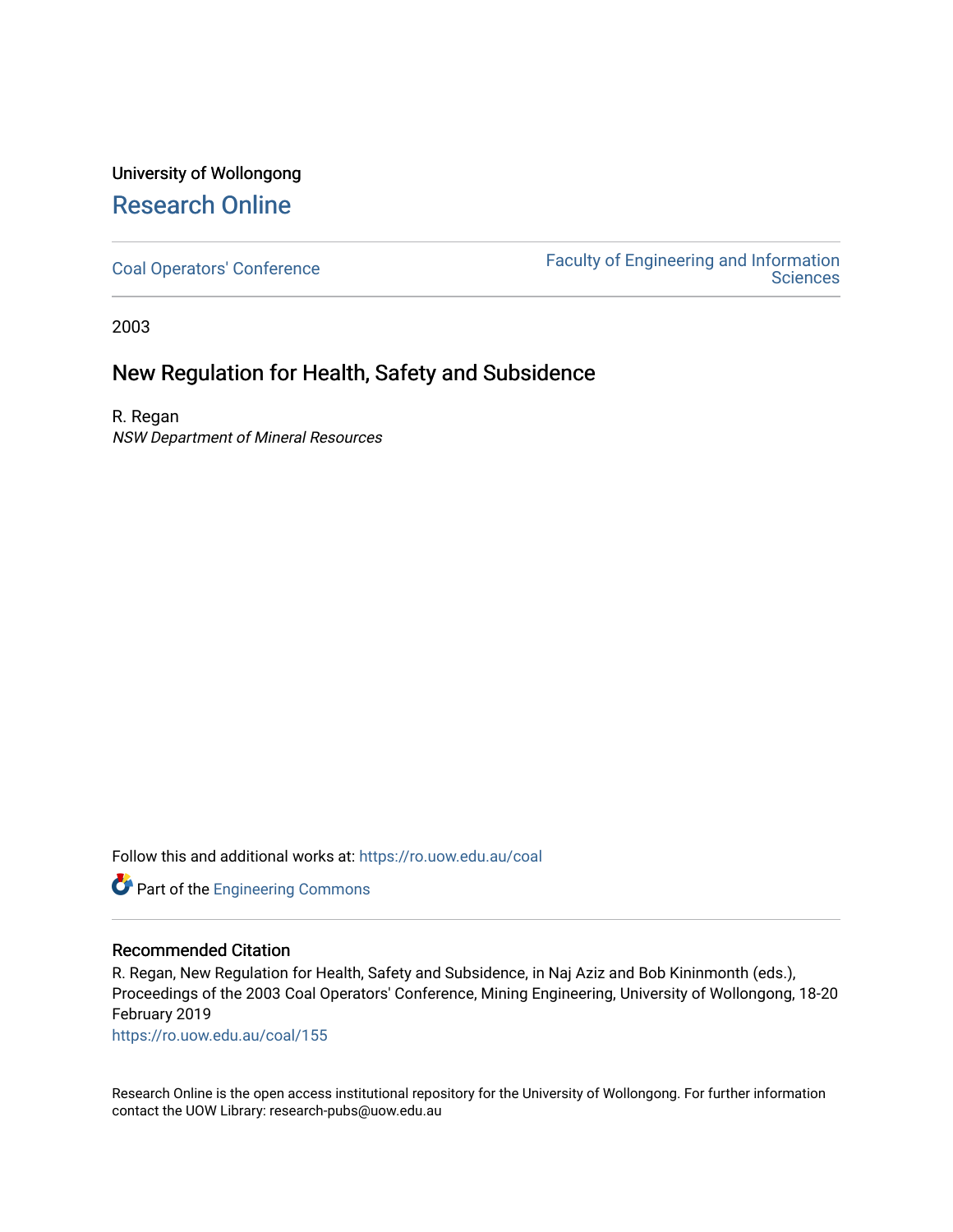# **KEYNOTE ADDRESS**

# **NEW REGULATION FOR HEALTH, SAFETY AND SUBSIDENCE**

### **Rob Regan <sup>1</sup>**

#### **INTRODUCTION**

As you may be aware, the *Occupational Health and Safety Act 2000* applies to every industry in New South Wales, including the coalmining industry. However, despite this, the Government has determined that in addition, specific coalmine health and safety laws should remain in force in this State.

The *Coal Mine Health and Safety Act 2002* (The Act) replaces the 20-year-old *Coal Mines Regulation Act* 1987 (CMRA) with modern legislation that aims to better protect the health, safety and welfare of people who work in the New South Wales coal industry.

The *Act* is complementary to the more general *Occupational Health and Safety Act 2002* and is to be read as if part of that Act. It provides a framework to manage the particular risks arising from coalmining, and lays the foundation for an integrated approach to mine safety through the development of health and safety management systems, major hazard management plans and emergency systems.

The central features of The Act are:

- application to all places of work within a colliery holding under the *Mining Act 1992*
- nomination of an operator for any coal operation by a colliery holder
- that the operator must be the employer with day-to-day control of a coal operation, and
- that a coal operation may be an underground mine, an open-cut mine or a coal preparation plant.

A central element of the Act is the requirement that operators develop and implement a comprehensive health and safety management system as a condition for mining to be undertaken.

At the present time a variety of rules, schemes, systems and plans are required under the CMRA to be prepared by a mine manager. The Act consolidates those requirements into a single, integrated and comprehensive health and safety management system.

The various rules, schemes, systems and plans will become important elements of the integrated system. Health and safety management systems will be required to cover such matters as major hazard management plans, the management structure for a coal operation and a contractor management plan.

The systems are comprehensive and cover all those at a coal operation, including employees, visitors and contractors. To maintain existing arrangements, training requirements for the systems will need to be compatible with training schemes required under the *Coal Industry Act 2002*.

An important part of an operator's health and safety management system will be a management structure. The management structure must include competent persons to perform key health and safety related functions. The Department of Mineral Resources Safety Operations Unit will monitor the ongoing operation of health and safety management systems. The inspectors will continue to have prohibition and improvement notice powers to ensure that identified safety deficiencies are remedied.

The Act requires that effective emergency provisions are also developed and maintained at coal operations. An emergency management system must be developed. This system would operate separately from the health and

 $\overline{a}$ 

<sup>1</sup> *NSW Department of Mineral Resources*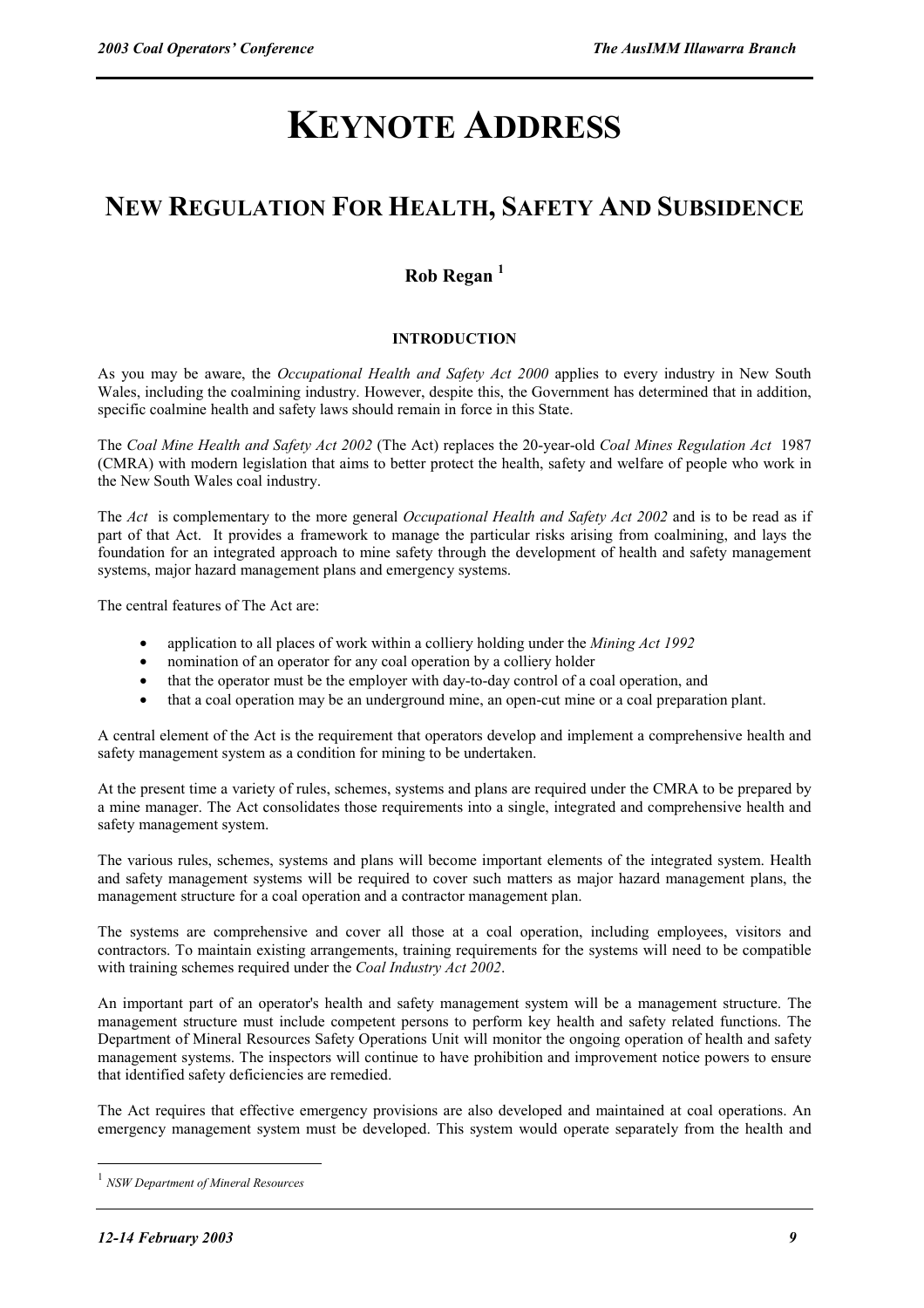safety management systems for two important reasons. First, it reinforces the importance of adequate emergency preparedness. Second, it recognises that in an emergency different means of management, such as the formation of incident control teams and the close engagement of external emergency services may be necessary. As with the health and safety management system, an emergency system will cover employees, visitors and contractors at a coal operation.

The Act retains important provisions of the CMRA which are intended to protect the community from potential health and safety impacts of coalmining or to protect the safety of people in adjoining mines. These include ability for the Minister to require:

- leaving barriers or protective pillars in mines,
- closing shafts or outlets in abandoned mines,
- control of emplacement areas, and
- permits for former mines to be used for tourist or educational activities.

To ensure appropriate compliance and enforcement of the new laws, a range of offences, in addition to those contained in the *Occupational Health and Safety Act*, are included in The Act. Penalties for offences in The Act are at a level commensurate with similar offences under the *Occupational Health and Safety Act 2000*. When enacted the legislation will be enforced in mines by inspectors and mine safety officers with powers under the *Occupational Health and Safety Act*.

Another important feature of The Act is the Coal Competence Board, which will replace the Coal Mining Qualifications Board. The Coal Competence Board will oversee the development of competence standards and assessment of people performing particular functions in coal operations. Importantly, the board will be able to continue to arrange for the examination of candidates and the issue of certificates of competence.

Standards of competence for those performing critical health and safety functions in coal operations are essential if risks are to be appropriately identified and managed. Those who work in coalmines need to have the recognised competencies to ensure that they are able to perform their duties without placing themselves and others at risk. The new Act will not commence without regulations being made that recognise these positions and the corresponding competency standards and functions. Those currently in statutory positions will be taken as having the necessary capability to perform the corresponding functions under The Act.

An important part of safety management is to ensure that employees, who often work in challenging conditions, are fit for work and not fatigued. Section 168 of The Act contains important safety provisions regarding powers of work. As part of the modern legislative framework, these provisions are not expressed in the new Act but, rather, will be retained in the regulations. It is important to note that the regulations will be a key component of the safety framework that gives operational effect to important provisions of The Act. To ensure a smooth transition to the new legislation, the regulations will be developed in close consultation with mining company representatives and mineworker representatives.

When necessary, the regulations will be able to make provision for existing arrangements under The Act to be acceptable as fulfilling requirements under the CMRA for a limited period. This will allow existing safety measures to satisfy the relevant requirements of the new legislation while the required work is undertaken to implement new safety standards. The Act provides a basis for a safer coal industry in New South Wales.

#### **OBJECT OF COAL MINE HEALTH AND SAFETY ACT 2002**

The objectives of this Act are:

- to assist in securing the object of the *Occupational Health and Safety Act 2000* in relation to coal operations<sup>1</sup> (including the object of securing and promoting the health, safety and welfare of people at work at coal operations or related places),
- to put in place special provisions necessary for the control of particular risks arising from the mining of or exploration for coal, and

 $\overline{a}$ 

<sup>1</sup> "coal operations" means a place at which coal is mined that is a place of work to which the *Coal Mine Health & Safety Act 2002* applies and includes the places that are taken to be part of a coal operation under section 4 of the Act.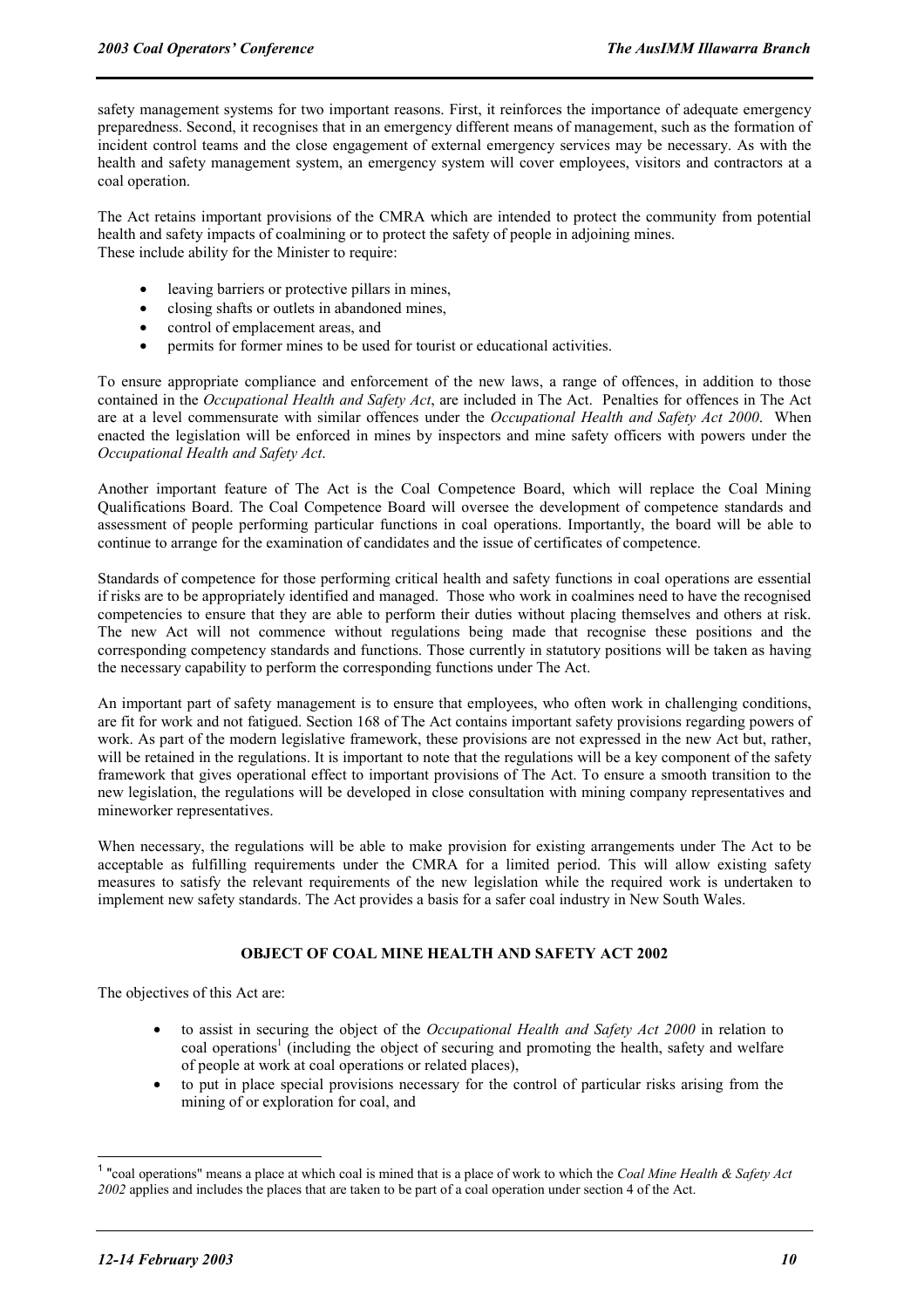• to ensure that effective provisions for emergencies are developed and maintained at coal operations and related places.

#### **OBJECT OF OCCUPATIONAL HEALTH AND SAFETY ACT 2000**

The objects of this Act are as follows:

- secure and promote the health, safety and welfare of people at work,
- to protect people at a place of work against risks to health or safety arising out of the activities of persons at work,
- to promote a safe and healthy work environment for people at work that protects them from injury and illness and that is adapted to their physiological and psychological needs,
- to provide for consultation and cooperation between employers and employees in achieving the objects of this Act,
- to ensure that risks to health and safety at a place of work are identified, assessed and eliminated or controlled,
- to develop and promote community awareness of occupational health and safety issues,
- to provide a legislative framework that allows for progressively higher standards of occupational health and safety to take account of changes in technology and work practices, and
- to protect people (whether or not at a place of work) against risks to health and safety arising from the use of plant that affects public safety.

The new legislation is a significant step forward, reinforcing the general duty of care. It provides a powerful opportunity to make mines safer through consolidating risk management with requirements for safe systems. It addresses major issues in the mining sector eg major hazards, emergency preparedness, and contractor management

It encourages employee involvement in site-based arrangements, further enabling improved safety performance through active consultation for planning and implementation of safety management. The new Act provides for improvements to be made in regulations and advances to be made with guidance material.

#### **STRUCTURE**

The structure of the new Act progressively introduces the reader to the relationship between the *Coal Mines Health & Safety Act 2002* and the *Occupational Health and Safety Act 2000* and the coal mining related matters that require special attention.

There are fourteen parts containing 226 sections that provide definitions, application, objects, relationship to the *OH&S Act 2000*, duties, safety of coal operations, notification of incidents, stop work orders, competence standards, oversight by government officials and workforce representatives, codes of practice, regulations, miscellaneous matters and repeals and amendments.

The new Act focuses clearly on health and safety. In doing so, there are a number of changes including notification of certain "high risk" activities (to be prescribed by regulation) and the removal of requirements to deal with environmental, heritage, cultural and land use issues traditionally administered through *section 138* of the *CMRA*. In regard to approval to extract coal by other than bord and pillar methods, The Act focuses on safety aspects, and other issues will be dealt with under the *Mining Act 1992* through lease conditions and the requirement for Subsidence Management Plans.

#### **SUBSIDENCE MANAGEMENT PLANS**

The development of the process for Subsidence Management Plans (SMP) had its trigger in the Gretley Inquiry where it was recommended that the process for granting approvals under section *CMRA* be reviewed.

The Healthy Rivers Commission also presented a report describing ways to protect the environmental values of river systems to the Government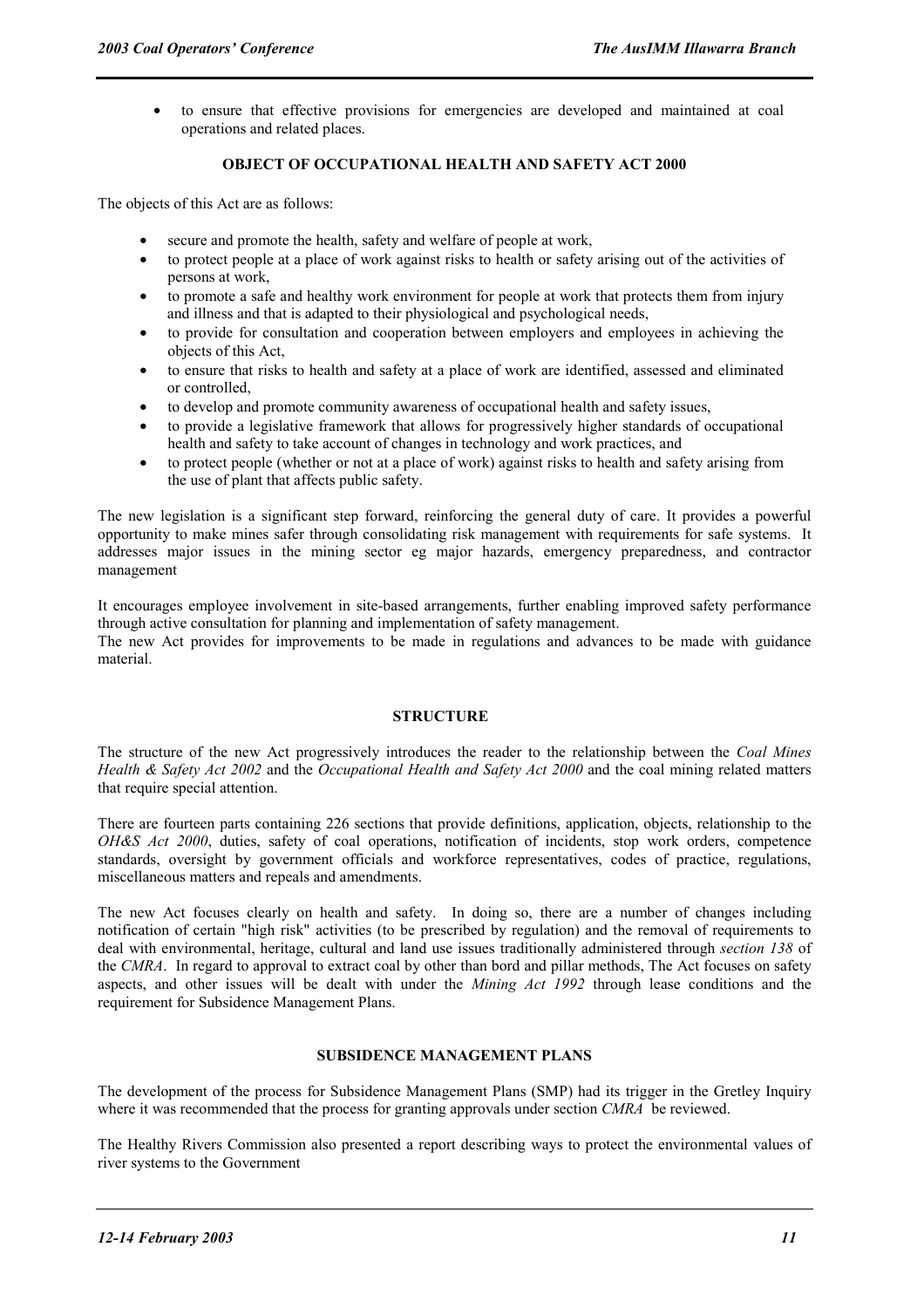In response to the Healthy Rivers Commission Report and as the *CMRA* was also under review, it was decided to separate the approval based on safety considerations from those based on environmental, cultural, heritage and land use.

Section 138 *CMRA 1982* was preceded by section 53BA *CMRA 1912,* which was added in 1964, in order to control resource recovery of private coal. Prior to this mining methods were implemented on a no objection basis.

This reason became redundant when the *Coal Acquisition Act 1981* was introduced.

As community expectations changed over time, the power has been used to control safety, environmental, cultural, heritage and land use conflict issues.

#### **APPLICATION OF THE SMP PROCESS**

The new process will require the preparation of a SMP and its approval by the Department of Mineral Resources. An approved SMP will be required wherever underground mining will potentially lead to subsidence.

The SMP process will be applied to all underground coal mines. In the case of new coal mines, the key approval remains the development consent and subsidence impacts will primarily be considered as part of the consent process. Subsidence and its impacts must be addressed within the necessary environmental impact statement. The Department will seek to ensure the full integration of conditions imposed under SMP approvals with those imposed under development consents and other approvals. Environmental impact assessment undertaken in association with development applications or other approvals will be taken into account in the SMP assessment process. The Department will seek to avoid duplication in assessment processes and approval conditions.

#### **SUBSIDENCE MANAGEMENT PLANS**

The draft SMP accompanying application for approval must include:

- full assessment of the potential environmental, land use and other impacts of that subsidence including significant ecological values, major surface infrastructure, known proposed surface developments, surface features of community significance;
- description of previous subsidence projections and impact assessment associated with any previous development application;
- proposals to minimise impacts of surface subsidence, particularly in areas of environmental, heritage or archaeological sensitivity or important built surface features;
- proposals for ground and surface water management;
- proposals for any necessary rehabilitation of subsidence impacts;
- details of any proposed Community Consultation Process.

Applicants are encouraged to submit applications for SMP approval in respect of complete longwall domains. Applications will also be required if significant variations are proposed to previous subsidence predictions, subsidence impact predictions, or subsidence management strategies and techniques. Extension or variation of the SMP approval may involve further assessment and altered conditions.

When approved, the SMP will form part of the Mining Operations Plan required under the mining lease, and therefore be subject to the requirement for lodgement and review of an Annual Environmental Management Report.

#### **Departmental Approvals Process**

The SMP will be subject to the approval of the Director-General of the Department of Mineral Resources. The draft SMP will be assessed by a Departmental SMP Review Committee comprising the Assistant Director Environment (Chair), Chief Inspector of Coal Mines, the Principal Subsidence Engineer, Manager Policy and Legislative Review, and Chief Geologist Coal and Petroleum. The SMP approval process will address development of conditions for the Director-General's approval.